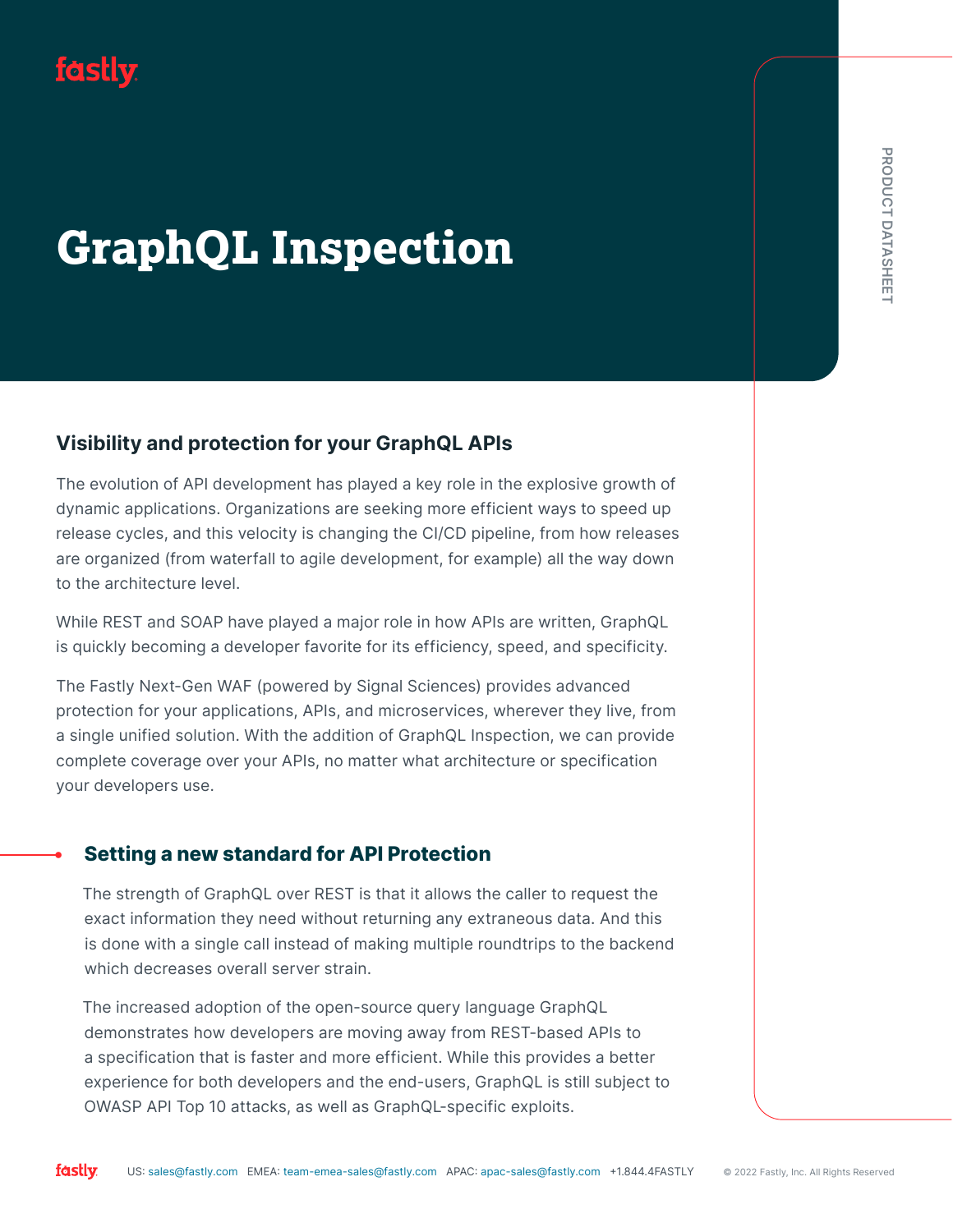The Fastly Next-Gen WAF offers coverage that blocks OWASP-style injection attacks, denial of service attacks, and other vulnerabilities that can target GraphQL APIs. GraphQL Inspection gives your teams the ability to adopt newer technologies without taking on additional application security risk. With over 90% of customers in full blocking mode, we provide comprehensive API protection that doesn't break your application or block legitimate requests.

## **Key benefits**

#### Increased API attack visibility and coverage

As your organization increases its application footprint, the Fastly Next-Gen WAF provides scalable and comprehensive protection across all of your Layer 7 assets with full feature parity. Teams can apply their existing WAF rules to GraphQL requests and block attacks, or create custom rules to specifically handle GraphQL traffic.

#### Protection where your developers are

Help your developers to deploy applications using the tools they want, without slowing down release cycles. GraphQL Inspection allows organizations to write APIs safely while giving development teams the freedom and flexibility to work within the languages that fit into their workflows.

#### Operational efficiency

GraphQL Inspection enables organizations to reap the benefits of GraphQL's efficiency improvements without putting their applications at risk.

#### • Blocking GraphQL attacks

GraphQL Inspection for the Fastly Next-Gen WAF offers several ways for organizations to take advantage of our patented approach to security:

#### Automation

As a part of our out-of-the-box solution, GraphQL Inspection will parse GraphQL requests and inspect the contents of the request within context. If an OWASP-style attack is present, we will block it automatically without any additional setup and configuration required.

While REST has set the standard for API development over the past two decades, organizations are quickly adopting GraphQL as a more efficient way to make calls that power their applications.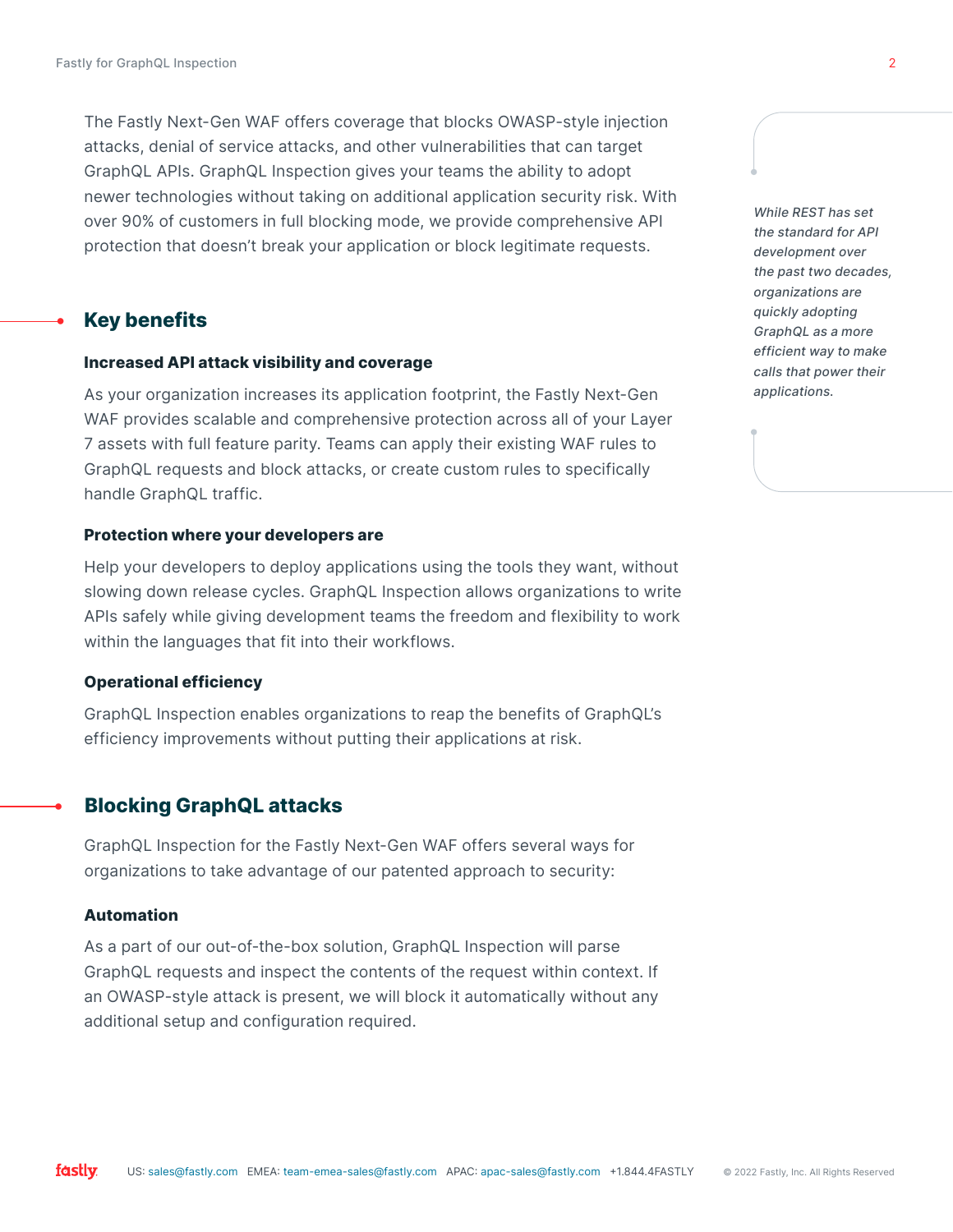#### Custom Signals

Fastly provides GraphQL-specific signals in the console for customized protection based on user configuration. With these signals, you can define rules to route requests when certain thresholds or events happen. Some of these signals are included below.

#### Templated Rules

Includes a templated rule around requests for a GraphQL IDE. GraphQL attacks are now visible via the console.



1: Signals, including GraphQL-specific Signals, can be used to create a Request, Rate Limit or Exclusion rules to a Corp or Site

2: Example of creating a Request Rule using a GraphQL Max Depth Signal to block traffic to avoid misuse or an attack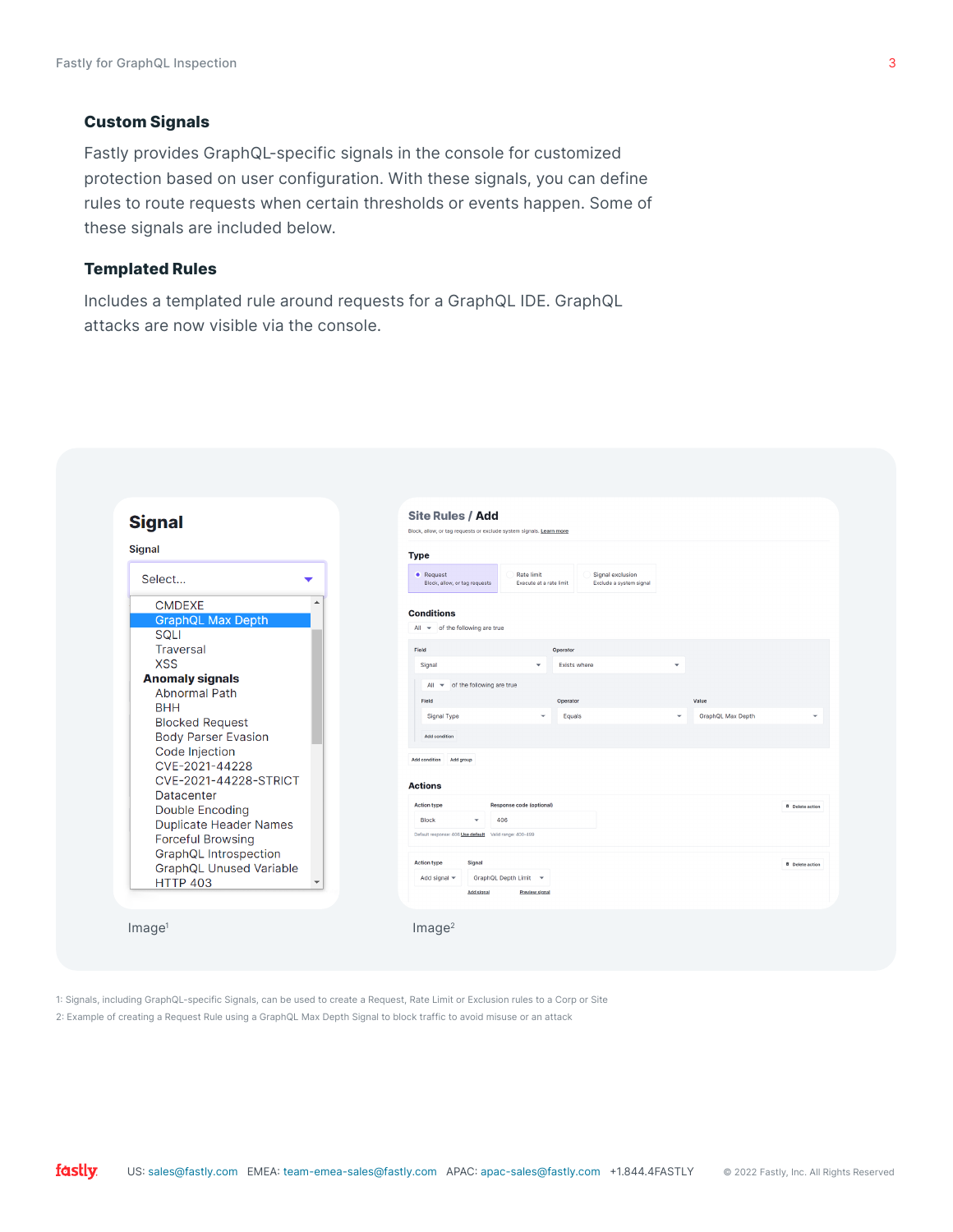# What is a signal?

A signal is a descriptive tag about a request. It makes certain characteristics of the request visible and apparent – this includes what types of attack payloads a request contains or whether the request was blocked.

# Common GraphQL Vulnerabilities and Anomaly Signal Examples

| <b>OWASP API Security Top 10</b> | <b>Injection Attacks</b><br>• SQL Injection<br>• Command Injection<br>• Server-side<br>• Request Forgery | (Distributed) Denial of Service | <b>Broken Access Controls</b> |
|----------------------------------|----------------------------------------------------------------------------------------------------------|---------------------------------|-------------------------------|
| <b>GraphQL-specific</b>          | Max Depth - complex queries                                                                              | Introspection - public data     | Unused variables - sign of    |
|                                  | that crash servers                                                                                       | exposure through queries        | an attack within request      |